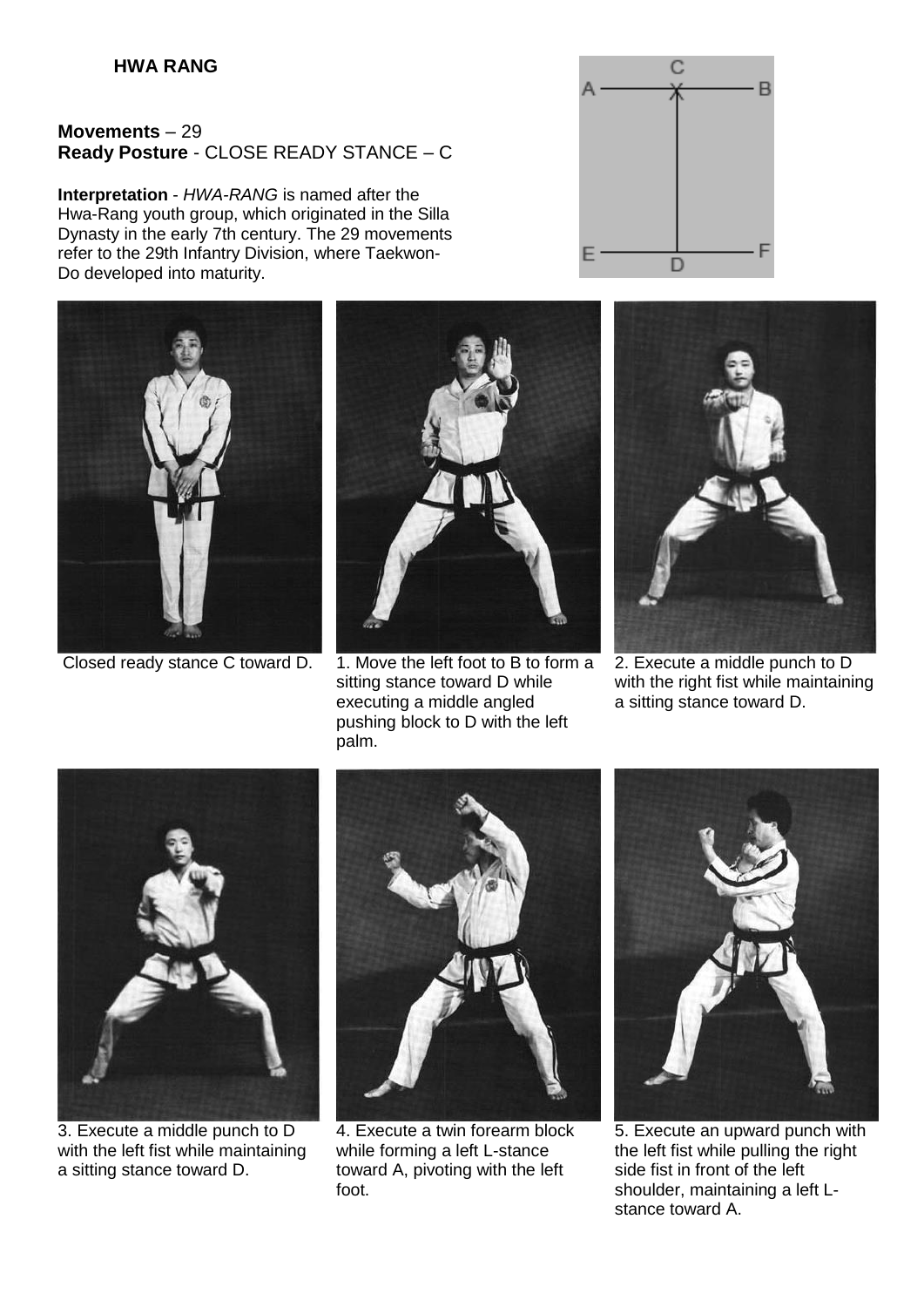



6. Execute a middle punch to A with the right fist while forming a right fixed stance toward A in a sliding motion.



7. Execute a downward strike with the right knife-hand while forming a left vertical stance toward A, pulling the right foot.



8. Move the left foot to A forming a left walking stance toward A while executing a middle punch to A with the left fist.



9. Move the left foot to D forming a left walking stance toward D while executing a low block to D with the left forearm.



10. Move the right foot to D forming a right walking stance toward D while executing a middle punch to D with the right fist.



11. Pull the left foot toward the right foot while bringing the left palm to the right forefist, at the same time bending the right elbow about 45 degrees outward.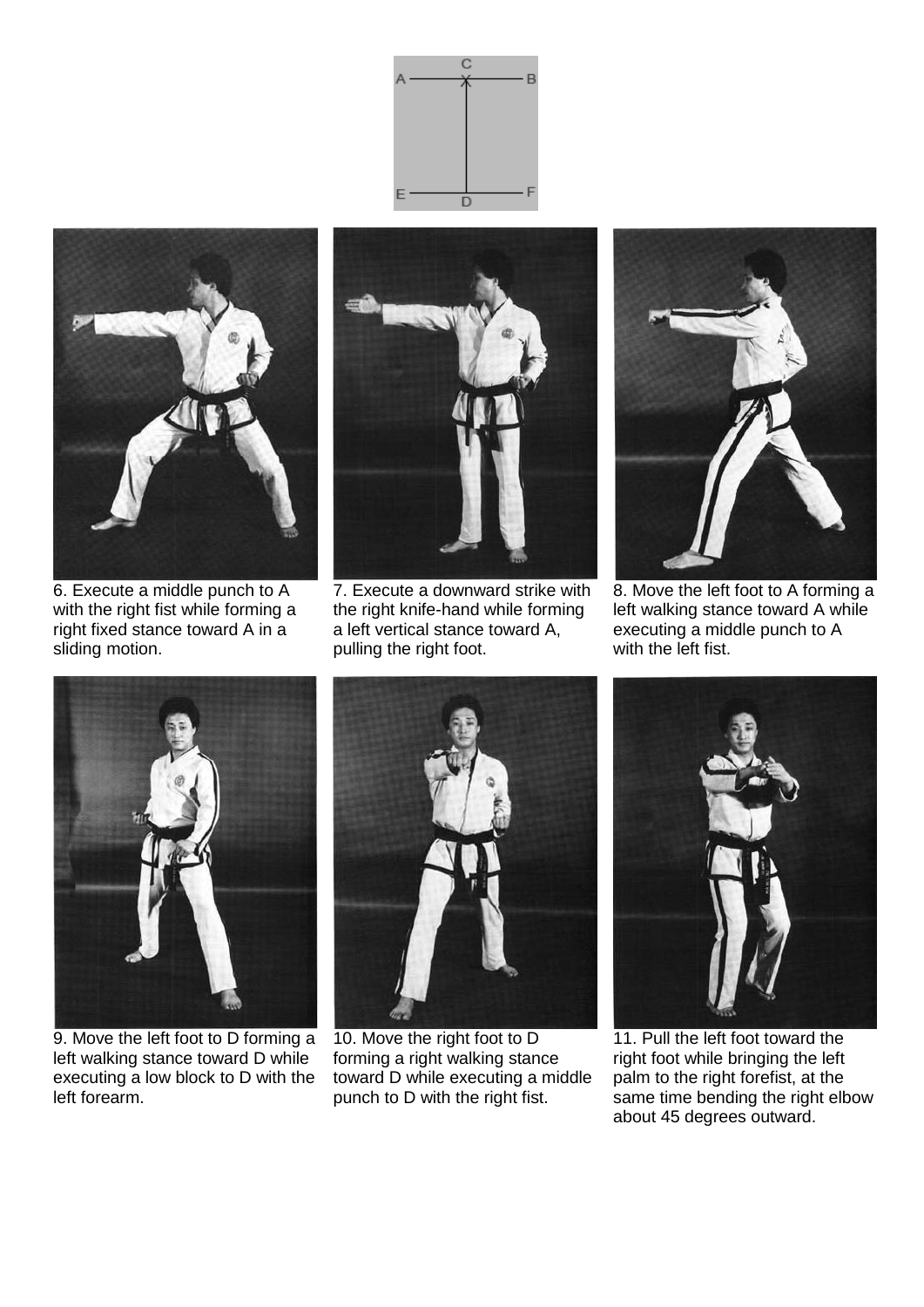



12. Execute a middle side piercing kick to D with the right foot while pulling both hands in the opposite direction and then lower it to D forming a left L-stance toward D, at the same time executing a middle outward strike to D with the right knife-hand.

![](_page_2_Picture_3.jpeg)

13. Move the left foot to D forming a left walking stance toward D while executing a middle punch to D with the left fist.

![](_page_2_Picture_5.jpeg)

14. Move the right foot to D forming a right walking stance toward D at the same time executing a middle punch to D with the right fist.

![](_page_2_Picture_7.jpeg)

15. Move the left foot to E turning counter clockwise to form a right L-stance toward E while executing a middle guarding block to E with a knife-hand.

![](_page_2_Picture_9.jpeg)

16. Move the right foot to E forming a right walking stance toward E while executing a middle thrust to E with the right straight finger tip.

![](_page_2_Picture_11.jpeg)

17. Move the right foot on line EF forming a right L-stance toward F while executing a middle guarding block to F with a knife-hand.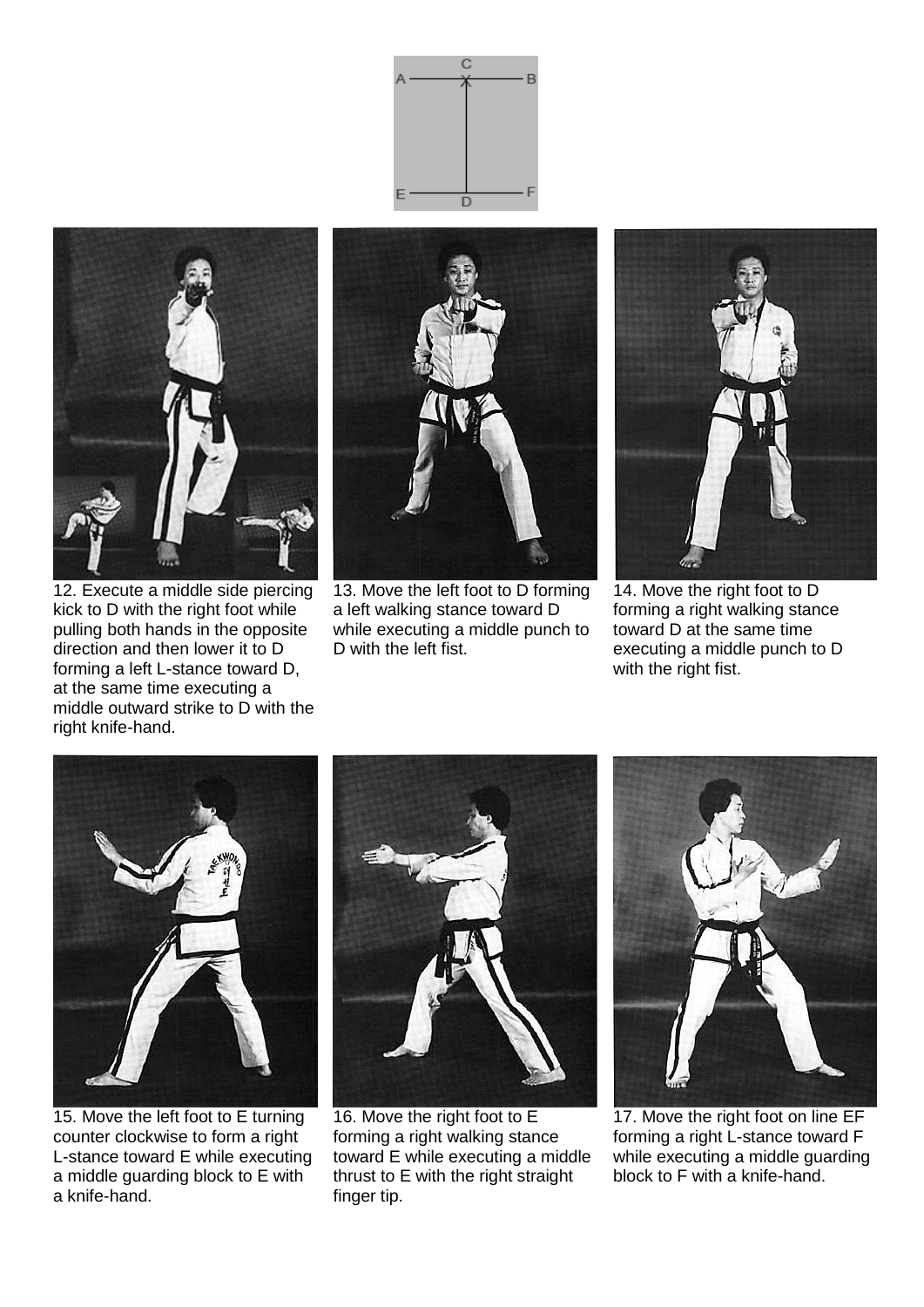![](_page_3_Picture_0.jpeg)

![](_page_3_Picture_1.jpeg)

18. Execute a high turning kick to F with the right foot and then lower it to F.

![](_page_3_Picture_3.jpeg)

19. Execute a high turning kick to F with the left foot and then lower it to F forming a right L-stance toward F while executing a middle guarding block to F with a knifehand. Perform 18 and 19 in a fast motion.

![](_page_3_Picture_5.jpeg)

20. Move the left foot to C forming a left walking stance toward C while executing a low block to C with the left forearm.

![](_page_3_Picture_7.jpeg)

21. Execute a middle punch to C with the right fist while forming a right L-stance toward C, pulling the left foot.

![](_page_3_Picture_9.jpeg)

22. Move the right foot to C forming a left L-stance toward C while executing a middle punch to C with the left fist.

![](_page_3_Picture_11.jpeg)

23. Move the left foot to C forming a right L-stance toward C while executing a middle punch to C with the right fist.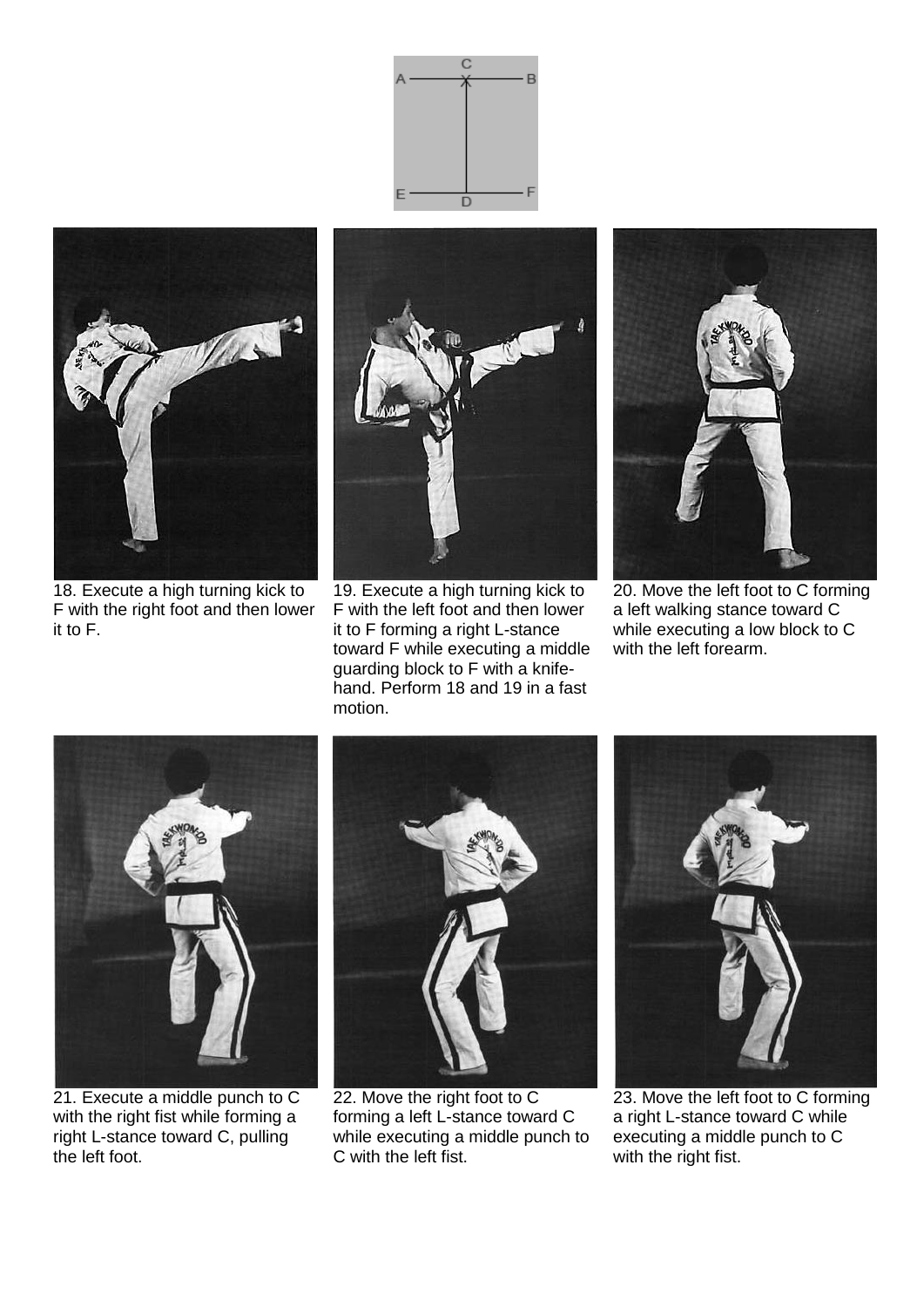![](_page_4_Picture_0.jpeg)

![](_page_4_Picture_1.jpeg)

24. Execute a pressing block with an X-fist while forming a left walking stance toward C, slipping the left foot to C.

![](_page_4_Picture_3.jpeg)

25. Move the right foot to C in a sliding motion forming a right Lstance toward D while thrusting to C with the right side elbow.

![](_page_4_Picture_5.jpeg)

26. Bring the left foot to the right foot, turning counter clockwise to form a closed stance toward B while executing a side front block with the right inner forearm while extending the left forearm to the side downward.

![](_page_4_Picture_7.jpeg)

27. Execute a side front block with the left inner forearm, extending the right forearm to the side downward while maintaining a closed stance toward B.

![](_page_4_Picture_9.jpeg)

28. Move the left foot to B forming a right L-stance toward B at the same time executing a middle guarding block to B with a knifehand.

![](_page_4_Picture_11.jpeg)

29. Bring the left foot to the right foot and then move the right foot to A forming a left L-stance toward A while executing a middle guarding block to A with a knifehand.